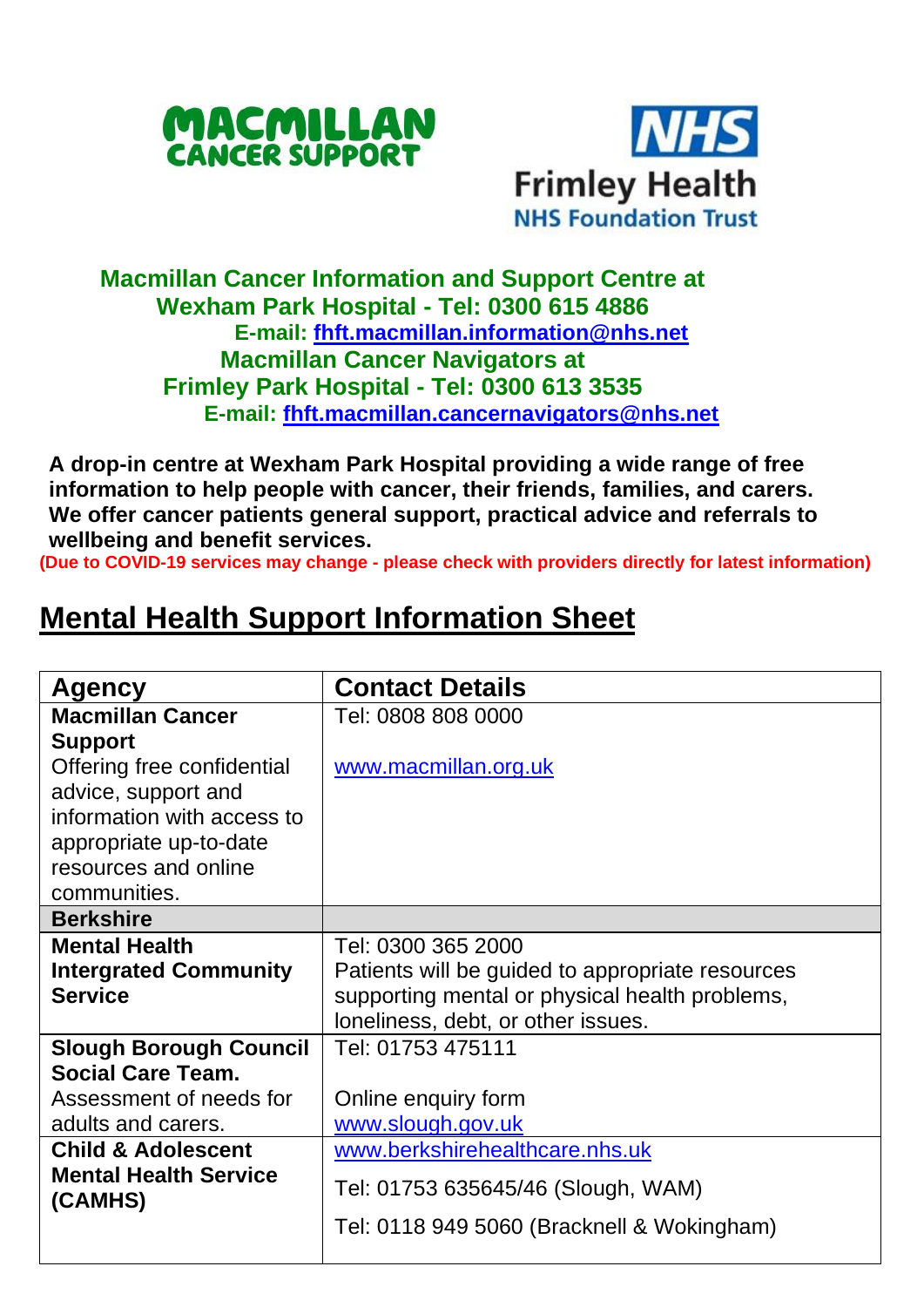| <b>South Central Veteran's</b>                                  | Tel: 0118 929 6400                                |  |  |
|-----------------------------------------------------------------|---------------------------------------------------|--|--|
| <b>Service</b>                                                  | CPE: 0300 365 0300                                |  |  |
| Offering help and support to                                    |                                                   |  |  |
| all former members of all                                       | www.berkshirehealthcare.nhs.uk                    |  |  |
| ranks of the British Armed                                      |                                                   |  |  |
| Forces.                                                         |                                                   |  |  |
| <b>Talking Therapies</b>                                        | Email: talkingtherapies@berkshire.nhs.uk          |  |  |
| Helping people with anxiety,                                    |                                                   |  |  |
| depression, stress and                                          | www.talkingtherapies.berkshire.nhs.uk             |  |  |
| phobias.                                                        |                                                   |  |  |
| <b>UP Group</b>                                                 | www.upgroupwindsor.com                            |  |  |
| Support group in Windsor for                                    |                                                   |  |  |
| people experiencing mental                                      | Contact via Facebook                              |  |  |
| health problems.                                                |                                                   |  |  |
|                                                                 |                                                   |  |  |
| <b>Alzheimer's Dementia</b>                                     | Tel: 07516 165647                                 |  |  |
| <b>Support</b>                                                  |                                                   |  |  |
| Constructive practical                                          | Email: terri.hall@alzheimersdementiasupport.co.uk |  |  |
| guidance and a wide range                                       |                                                   |  |  |
| of services to help people in<br>the community of Windsor,      | www.alzheimersdementiasupport.co.uk               |  |  |
| Maidenhead, Ascot, Slough                                       |                                                   |  |  |
| and Langley.                                                    |                                                   |  |  |
|                                                                 |                                                   |  |  |
| <b>Thrive - Berkshire</b>                                       | Tel: 0118 988 5688                                |  |  |
| Charity using gardening to to                                   | Client Number 0118 988 4844                       |  |  |
| bring about positive changes                                    | E-mail: info@thrive.org.uk                        |  |  |
| in the lives of people living                                   |                                                   |  |  |
| with disabilities or ill health                                 |                                                   |  |  |
| who are isoloated,                                              | www.thrive.org.uk                                 |  |  |
| disavantaged or vulnerable.                                     |                                                   |  |  |
| <b>Buckinghamshire</b>                                          |                                                   |  |  |
| <b>Healthy Minds Bucks</b>                                      | Tel: 01865 901600                                 |  |  |
| Support for people with a GP in                                 |                                                   |  |  |
| Buckinghamshire with long term                                  | Text TALK and your name to 07798 667169           |  |  |
| mental health issues and                                        |                                                   |  |  |
| emotional difficulties. Also pre                                | www.oxfordhealth.nhs.uk                           |  |  |
| bereavement counselling.                                        |                                                   |  |  |
| Lindengate - Supporting people                                  | Tel: 01296 622443                                 |  |  |
| with a range of mental health                                   |                                                   |  |  |
| needs, including depression and<br>dementia through specialised | E-mail: info@lindengate.org.uk                    |  |  |
| gardening activities.                                           |                                                   |  |  |
|                                                                 | www.lindengate.org.uk                             |  |  |
|                                                                 |                                                   |  |  |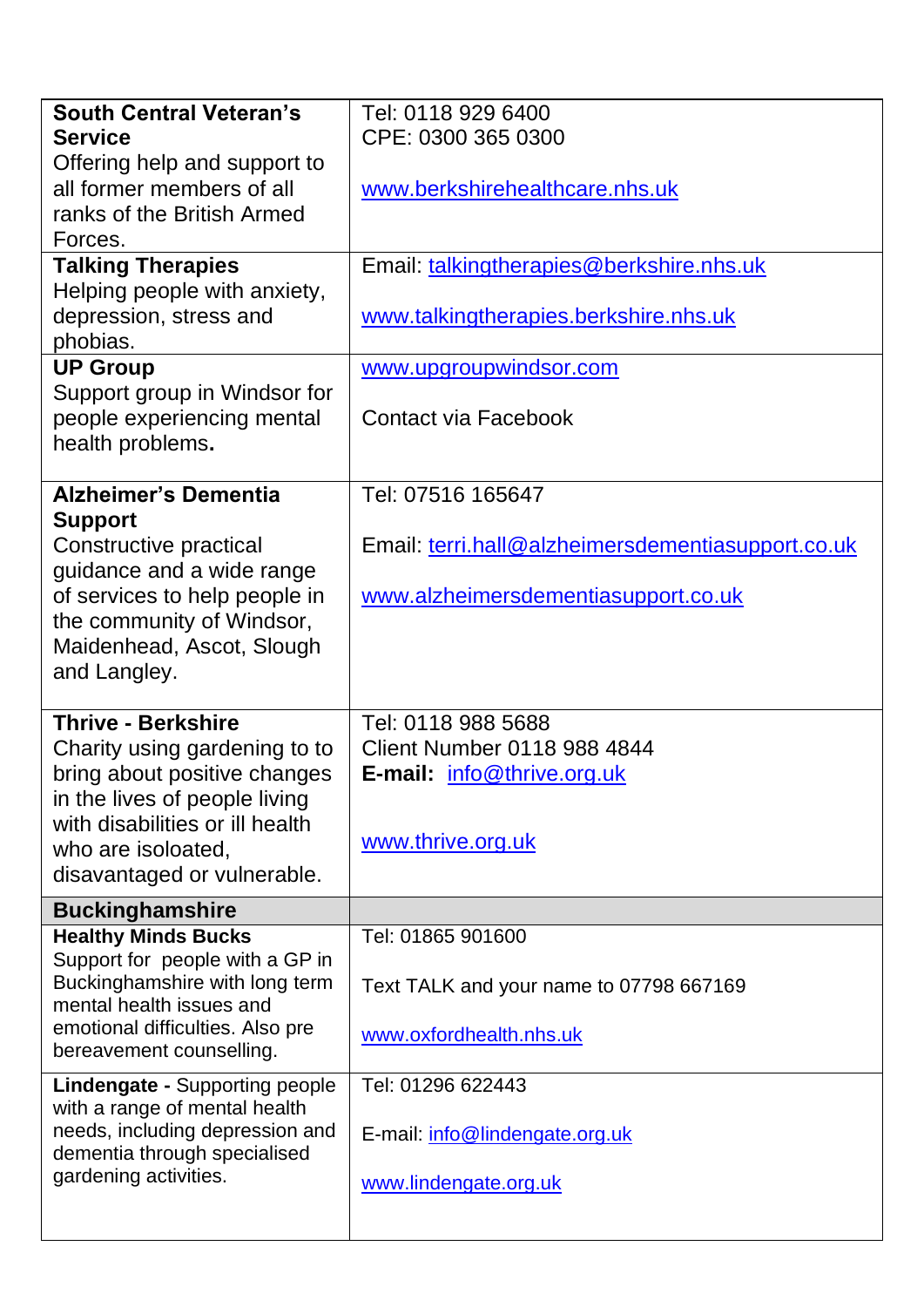| <b>Surrey &amp; Hampshire</b>                       |                                                                                          |
|-----------------------------------------------------|------------------------------------------------------------------------------------------|
| Health Surrey - Signposting                         | www.healthysurrey.org.uk/mental-wellbeing                                                |
| services across the county for                      |                                                                                          |
| adults and children                                 | Tel: 0801 802 5000                                                                       |
|                                                     | SMS Text: 07537 432411                                                                   |
|                                                     | Contact by online webform.                                                               |
|                                                     | Crisis Helpline: 0800 915 4644                                                           |
|                                                     | SMS: 07717 989024                                                                        |
| Mind Matters Surrey -                               | www.mindmattersnhs.co.uk/                                                                |
| prividing taking therapies and<br>support to adults |                                                                                          |
| <b>Organisations in Surrey</b>                      | Tel: 0300 330 5450                                                                       |
| providing Talking Therapies                         | DHC Talking therapies - 01483 906392<br>Centre for Psychology - local office via website |
| (NHS free service)                                  | IESO Digital Health - 0800 0745560                                                       |
|                                                     | We are with you - www.wearewithyou.org.uk                                                |
|                                                     | TalkPlus - https://www.talkplus.org.uk/                                                  |
| <b>National</b>                                     |                                                                                          |
| <b>Alzheimer's Society</b>                          | Tel: 0333 150 3456                                                                       |
| Information to help you                             |                                                                                          |
| understand dementia and what                        |                                                                                          |
| to expect, and practical advice                     | www.alzheimers.org.uk                                                                    |
| and support.                                        |                                                                                          |
| Dementia UK                                         | Tel: 0800 888 6678                                                                       |
| Specialist one-to-one support                       | Email: helpline@dementiauk.org                                                           |
| and expert advice for people                        |                                                                                          |
| living with dementia.                               | www.dementiauk.org                                                                       |
| <b>The Advocacy People</b>                          | Tel: 0330 440 9000                                                                       |
| Supporting you with any                             | Text PEOPLE and then your message to: 80800                                              |
| issues you have with your                           |                                                                                          |
| mental health care and                              | Email: info@theadvocacypeople.org.uk                                                     |
| treatment.                                          | www.theadvocacypeople.org.uk                                                             |
| <b>Creative Support</b>                             | Tel: 0161 236 0829                                                                       |
| Providing you with a service                        | Email: enquiries@creativesupport.co.uk                                                   |
| if you have a mental health                         |                                                                                          |
| need.                                               | www.creativesupport.co.uk                                                                |
| <b>MDF The Bipolar</b>                              | Email: info@bipolaruk.org                                                                |
| Organisation                                        |                                                                                          |
| Practical advice and                                | www.bipolaruk.org                                                                        |
| information. 93 local support                       |                                                                                          |
| groups available including                          | Contact via Chatbox or Facebook                                                          |
| Slough Farnham and                                  | (Currently via Zoom)                                                                     |
| Guildford.                                          |                                                                                          |